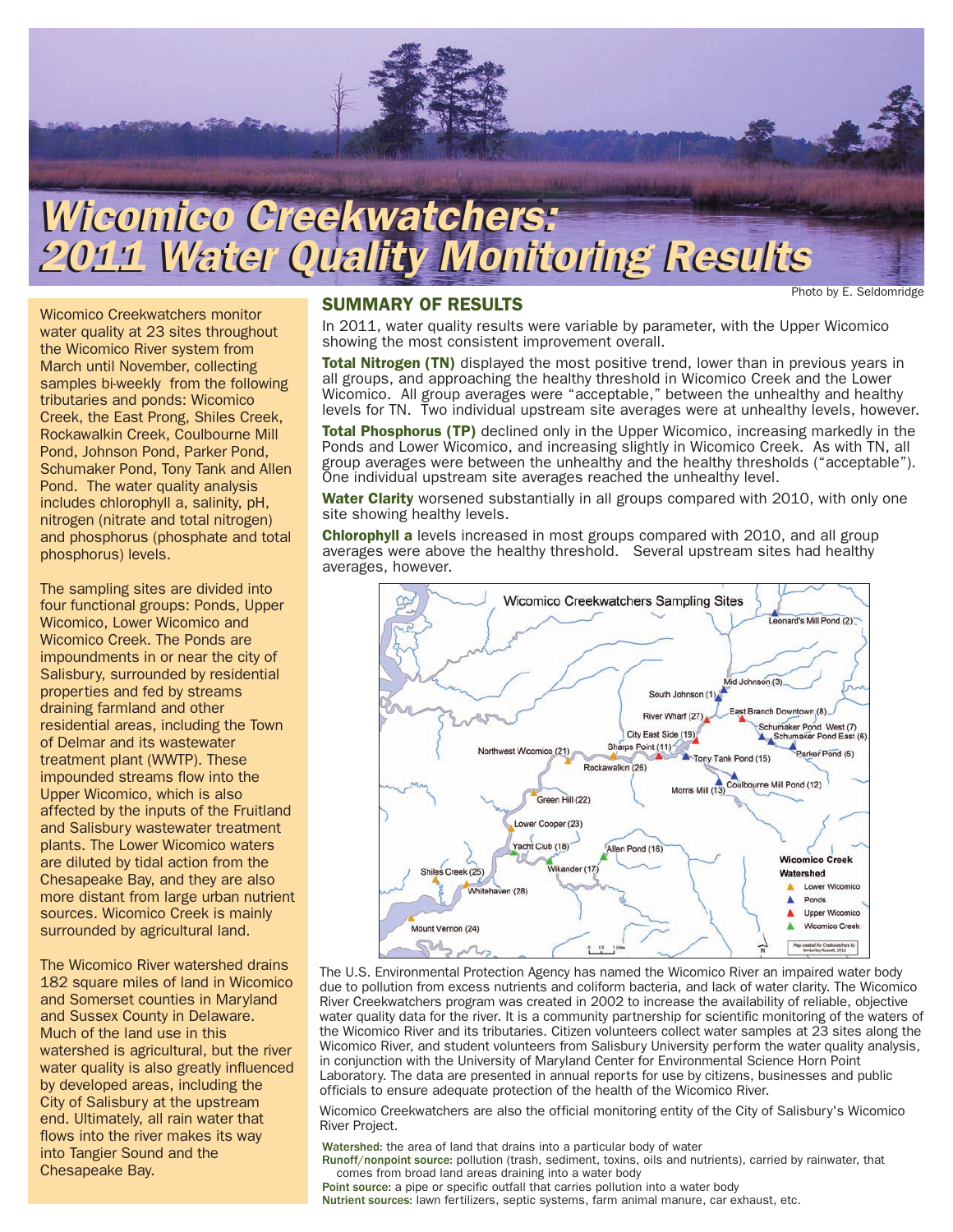# **RESULTS**



Chlorophyll a for 2011, 2010 and for the previous 5-year period Chlorophyll allows plants—including algae—to capture sunlight and perform photosynthesis. The abundance of chlorophyll a is a good indicator of the amount of algae present in water. Solid black lines indicate healthy (below 10.0 mg/L) and elevated (10.0 to 50.0 mg/L) reference levels.



Total Phosphorus (TP) for 2011, 2010 and for the previous 4-year period Phosphorus is a key nutrient in aquatic systems with the same overabundance problems as nitrogen. Phosphorus is often attached to particles of sediment. Solid black lines indicate healthy (below 0.05 mg/L) and moderate (0.05 to 0.1 mg/L) values.

The water quality results for 2011 were quite mixed (see graphs above). All groups showed an improving trend in Total Nitrogen; however, Chlorophyll a, water clarity and Total Phosphorus (TP) were worse for all groups except for TP in the Upper Wicomico.

GIS mapping of annual averages for each site (right and next page) illustrates spatial patterns of water quality for each index.

TP was in the healthy range in the East Prong and most Salisbury Pond sites, as well as in the lower river, but levels were higher in the North Prong, Upper River and Wicomico Creek, and one site (near the mouth of Rockawalkin Creek) showed annual average levels in the high range. Phosphorus is carried in sediments, and its delivery to the river and to the ponds should be reduced during low rainfall, as was present in 2011 as in 2010.



Total Nitrogen (TN) for 2011, 2010 and the previous 4-year period Nitrogen is essential for plants and animals, but an overabundance causes algal blooms and resulting low dissolved oxygen levels. Solid black lines indicate healthy (below 1 mg/L) and moderate (1 to 3 mg/L) values.



#### Water Clarity for 2011, 2010 and for the previous 5-year period Light is critical for growth of underwater grasses. Secchi depth measures the ability of

light to penetrate water. Poor water clarity indicates water that is clouded with suspended sediment and algae. Healthy values are above 36 inches (solid black line).

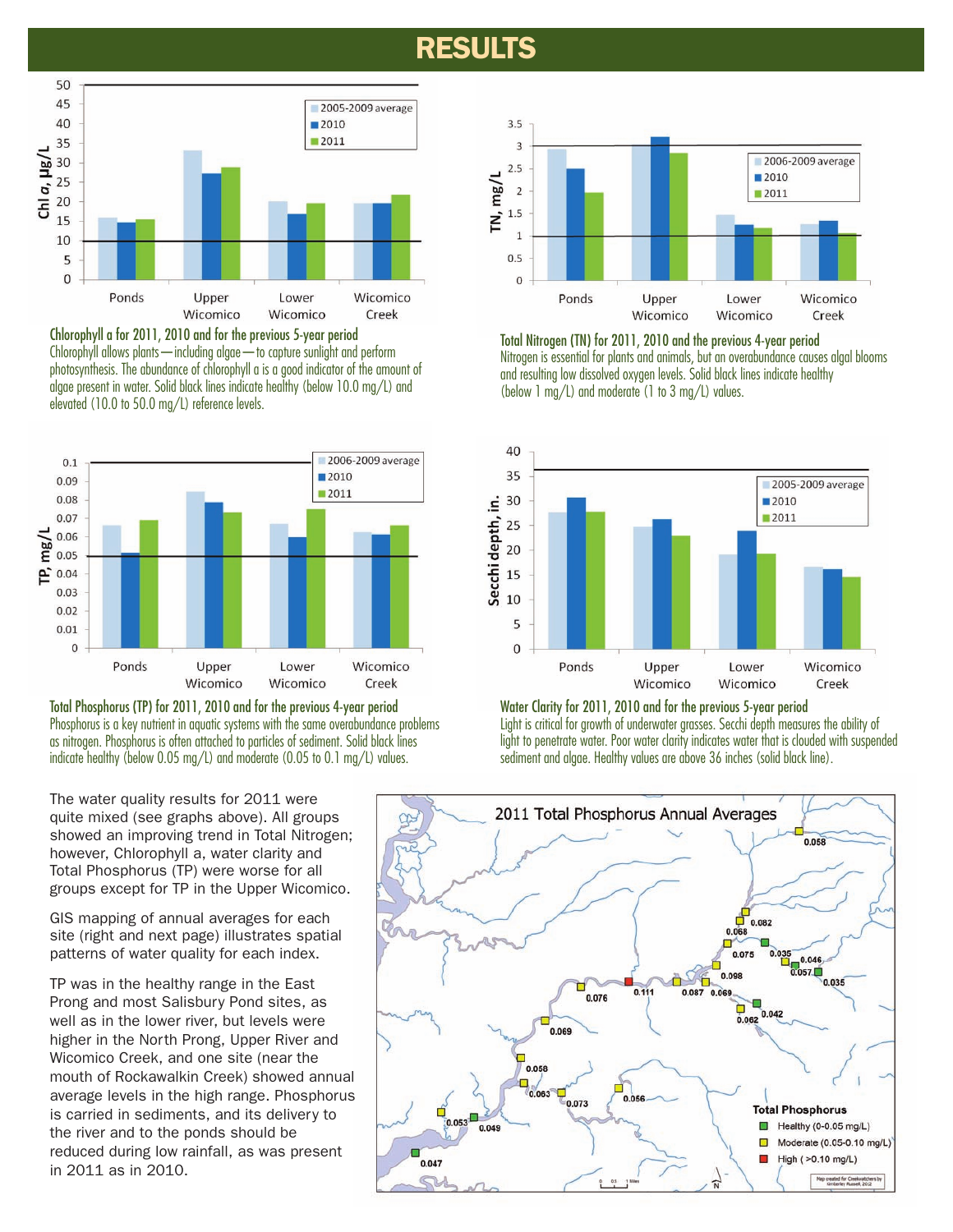

TN generally improved in the downstream direction, indicating high N sources upstream and dilution with lower N tidal waters coming from Tangier Sound. Water clarity was consistently poor, with Secchi depth at all but one station below the threshold of 36 inches (91.4 cm). This is likely influenced by the shallow, well-mixed nature of this system, which may result in higher

suspended sediments. However, water clarity is also affected by nutrient-supported algal growth. Most sites did not show a clear correlation between chlorophyll a and water clarity. As in previous years, there were a few upstream or pond sites with healthy (low) levels of chlorophyll a, but most sites showed substantial algal abundance.